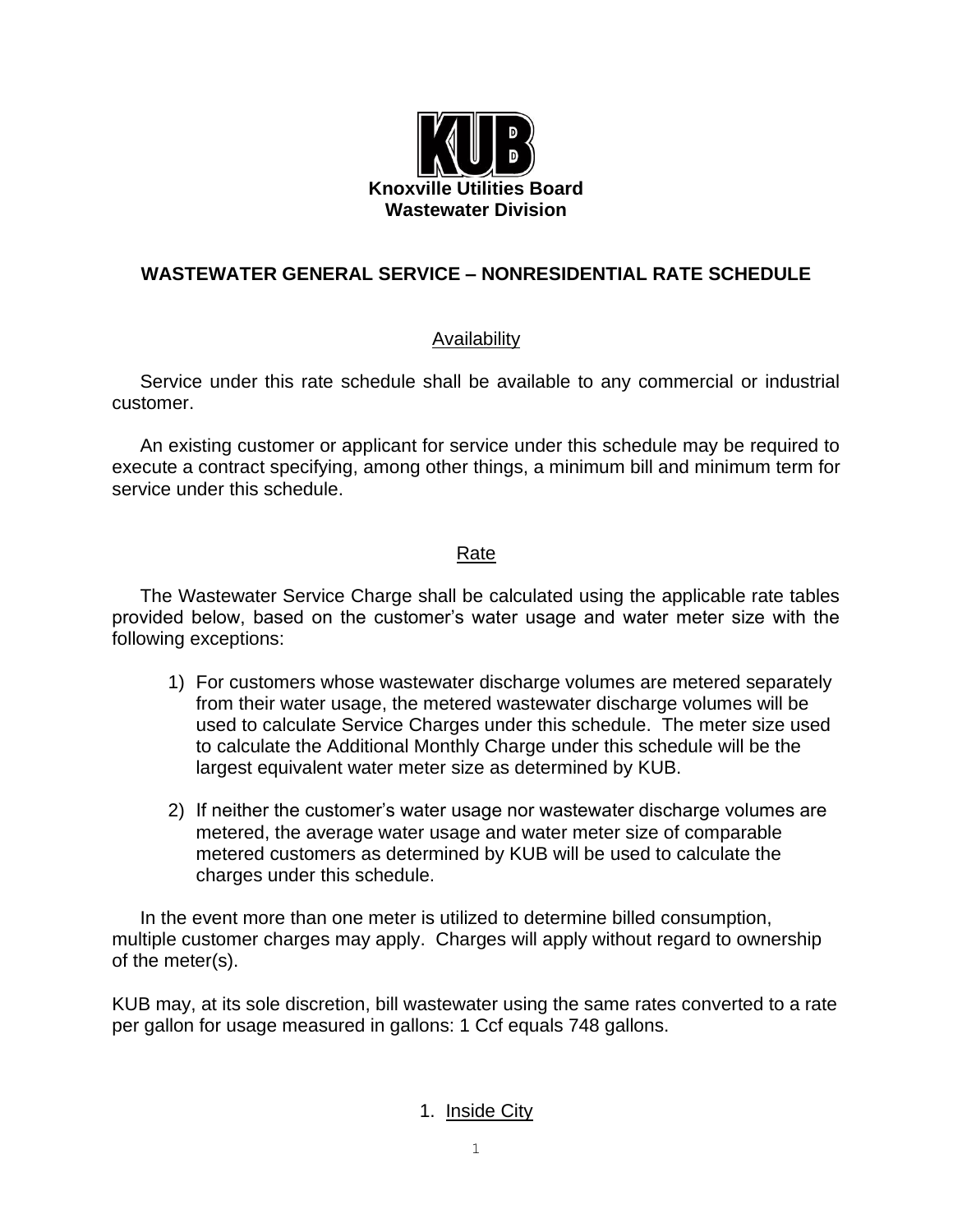For wastewater service provided to premises entirely within the corporate limits of the City of Knoxville:

## Customer Charge

| 5/8" meter              | \$             | 35.90      |
|-------------------------|----------------|------------|
| 1" meter                | \$             | 50.90      |
| 1 $\frac{1}{2}$ " meter | \$             | 62.90      |
| 2" meter                | \$             | 82.90      |
| 3" meter                | \$             | 161.00     |
| 4" meter                | $\mathfrak{S}$ | 264.00     |
| 6" meter                | \$             | 562.00     |
| 8" meter                | \$             | 977.00     |
| 10" meter               | \$             | 1,481.00   |
| 12" meter               |                | \$2,182.00 |
|                         |                |            |

# **Commodity Charge**

| First       | 2 Ccf at     | \$ 1.00 per Ccf |
|-------------|--------------|-----------------|
| <b>Next</b> | 8 Ccf at     | \$12.95 per Ccf |
| <b>Next</b> | 90 Ccf at    | \$11.55 per Ccf |
| <b>Next</b> | 300 Ccf at   | \$9.90 per Ccf  |
| <b>Next</b> | 4,600 Ccf at | \$ 8.05 per Ccf |
| Over        | 5,000 Ccf at | \$4.75 per Ccf  |

## 2. Outside City Rate

For wastewater service provided to premises entirely or partly outside the corporate limits of the City of Knoxville:

### Customer Charge

| 5/8" meter   | \$<br>39.90    |
|--------------|----------------|
| 1" meter     | \$<br>53.90    |
| 1 1/2" meter | \$<br>70.90    |
| 2" meter     | \$<br>90.90    |
| 3" meter     | \$<br>183.00   |
| 4" meter     | \$<br>291.00   |
| 6" meter     | \$<br>618.00   |
| 8" meter     | \$<br>1,075.00 |
| 10" meter    | \$1,624.00     |
| 12" meter    | \$<br>2,396.00 |